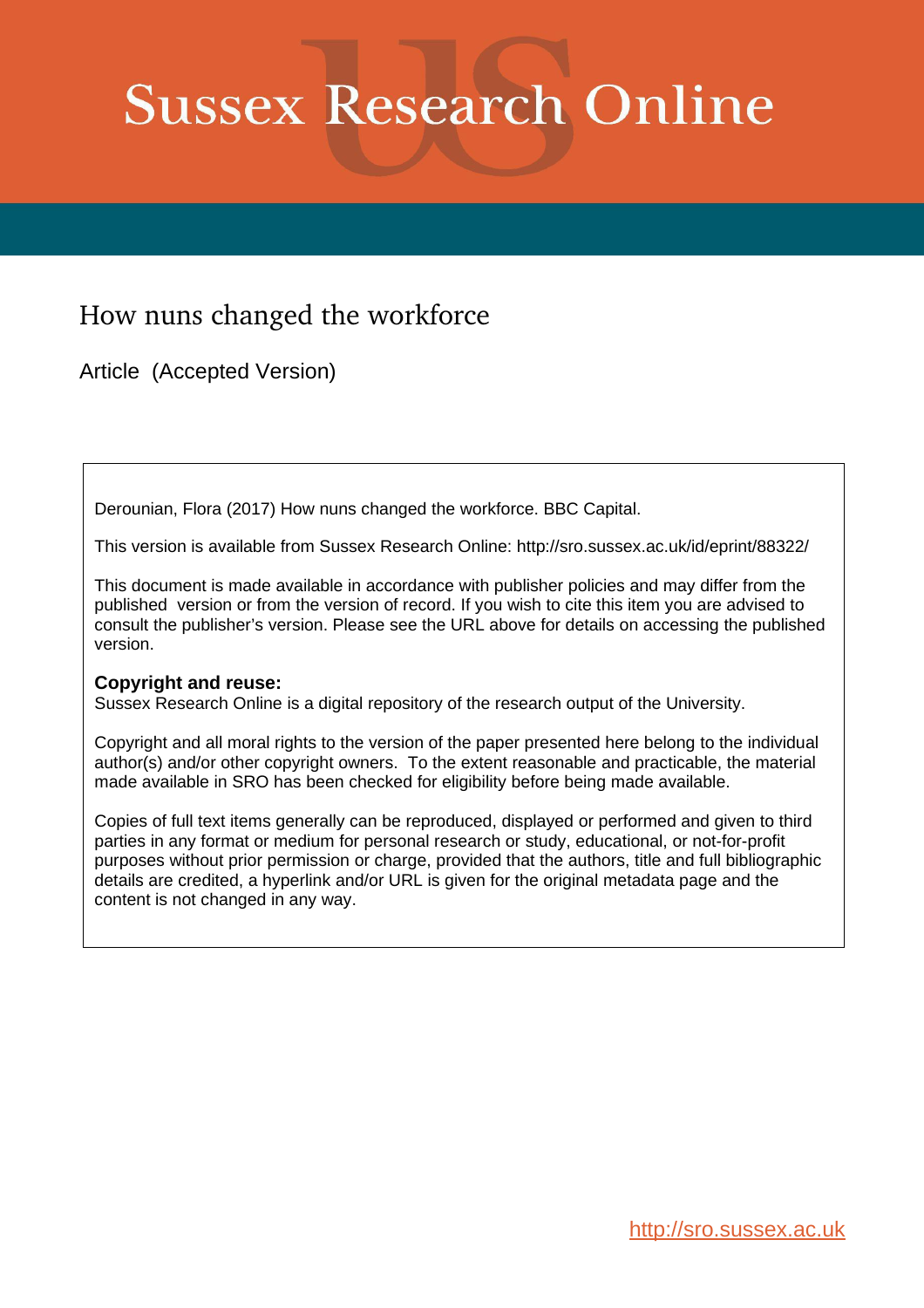#### **"Nuns' labour and how it exemplifies the way society undervalues women's work**

'The Prioress of my needlework school called me and said, "listen, I must return to Rome because my mandate is over. If you're thinking about taking vows—". I had never breathed a word about wanting to take vows, but hearing those words, I exclaimed, "what??". "To become a nun", she said. From that moment, I exploded, and since then no one has held me back."

So runs the story of one of the Italian nuns I interviewed earlier in 2017, as part of a wider investigation into the unsung contributions of women workers, and why they have been historically undervalued. In a month where we discovered that only a third of the BBC's top earners are female, it is clear that we have an issue when it comes to valuing women's work. My research took me to Rome, the 'panting heart of Catholicism', to the mother houses of three convents, to talk to nuns about their work from 1939 to today, and to assess how they understand themselves as professionals.

#### **The oldest female profession**

To take become a nun is arguably one of the longest-standing career choices for women, yet we rarely hear about the emancipatory potential of entering holy orders. In 2010 there were 577,532 nuns worldwide. In the period following WW2, nuns accounted for 23.4% of the unmarried female population of Italy. Yet, the number of nuns to be beatified is approximately 10% of all saints. Nuns are still excluded from the most venerated (and remunerated) echelons of the Catholic Church, and are classed in the Italian census in a different category to vicars, priests, and bishops.

#### **The Era of the Housewife**

'As a diplomatic courier, I have been to all of the countries in the world, except one'. Working for the Vatican, this sister was responsible for carrying secret messages between embassies. She was also fluent in five languages, had been director of an international school in Pakistan, and – she noted proudly – was a champion high-jumper in her youth. Other interviewees had founded communities in rural Burundi, housed victims of civil war, and set up pharmacies in the Pakistani desert. Many others I spoke with had taught in schools, cared for the elderly, worked in shelters for drug addicts, or given communion to the dying. The testimonies I collected shared many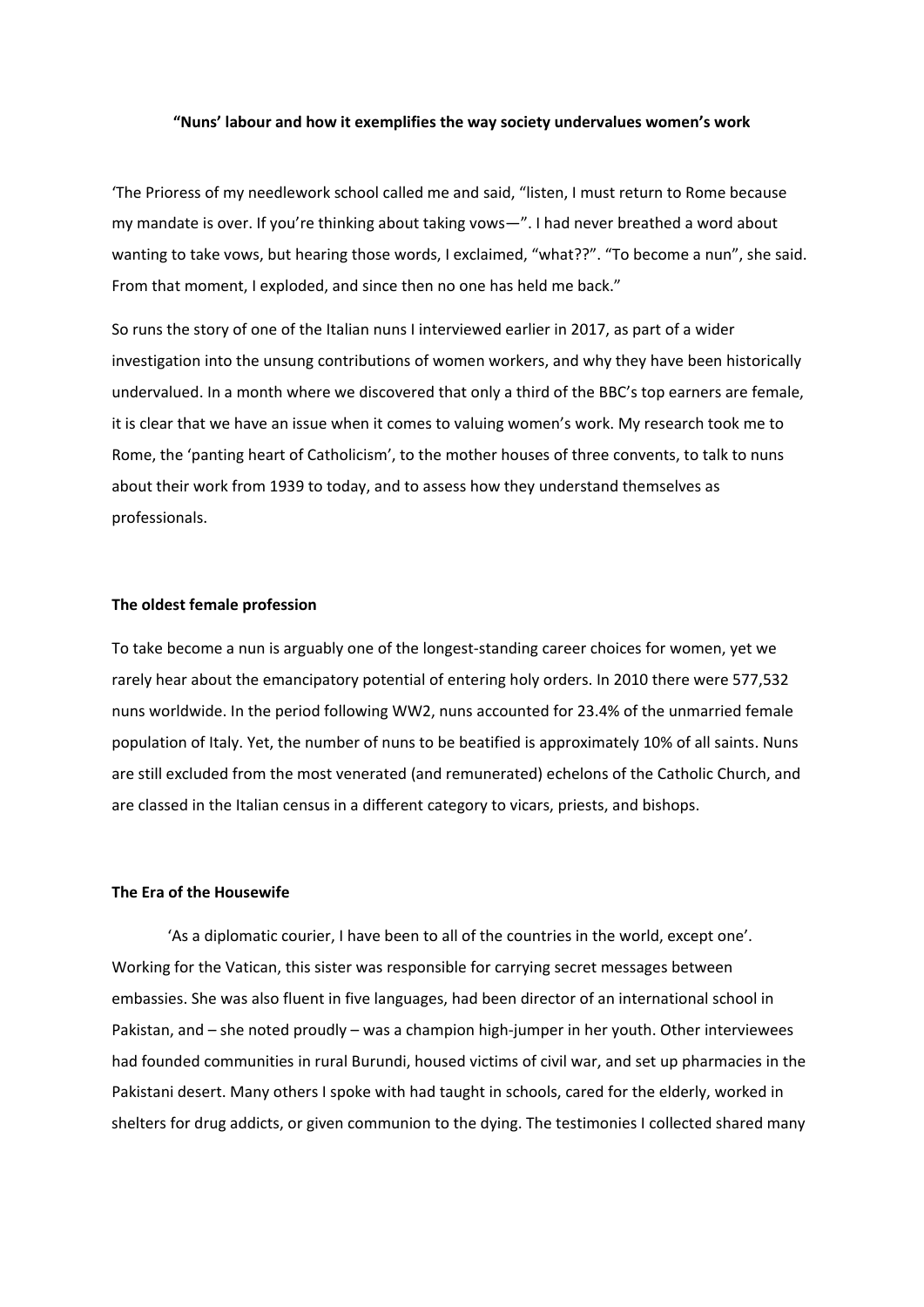commonalities, the most striking of which is the contrast to most other women living in the epoch between 1947 and 1965, which historian Perry Wilson called 'the era of the housewife'.

#### **Wives and mothers, brides of Christ, apostles**

20<sup>th</sup> century Catholicism was torn between traditionalism and progress, and envisaged three ideal models for women: wives and mothers, brides of Christ, or apostles. So how do nuns reconcile these models with their roles as professionals? Catholicism saw the world of work as fraught with dangers for women, and it could only reconcile female professionals with the notion of them entering professions in a wider spirit of apostolic charity and sacrifice. However, the Church recognised increasing social pressure to valorise women, exemplified by Cardinal Suenen's pithy comment that 'they do after all appear to constitute almost 50% of humanity'. Suenens was among those to champion nuns' work, arguing in The Nun in The World (1963) that 'yeast is not placed behind the dough it is to leaven, but right in it'.

#### **'Everything we do is written in heaven'**

The conflicting messages which nuns received about the value of their work can be seen in how they describe their professions. One nun remarked 'they are natural skills that come out. I'm not highly educated, or have had goodness knows what kind of career. It's just that each person has these skills inside'. Such a comment exemplifies how nuns' professional skills are attributed to internal predisposition.

#### **Emotional Work**

There is a tendency amongst female workers to express their work through a nexus of family ties, emotion, and service. Crying, one woman told me why she chose her career, saying 'I thought, "if mother can see me from up there in heaven, I must be a nun, I must become a nun". And so I worked hard'. Nuns' professional competence is ascribed to managing emotions, whether this be to squash or to conjure feelings. Emotional labour is defined as the requirement to display organizationally desired emotions, and is typically expected in 'female' professions like care and education. It is also a requirement of religious professionals; see the bible's entreaty to 'clothe yourselves with compassion, kindness, humility, gentleness and patience' (Colossians 3:12). Nuns repeatedly affirmed the need for emotional work in their roles, in statements such as 'you need